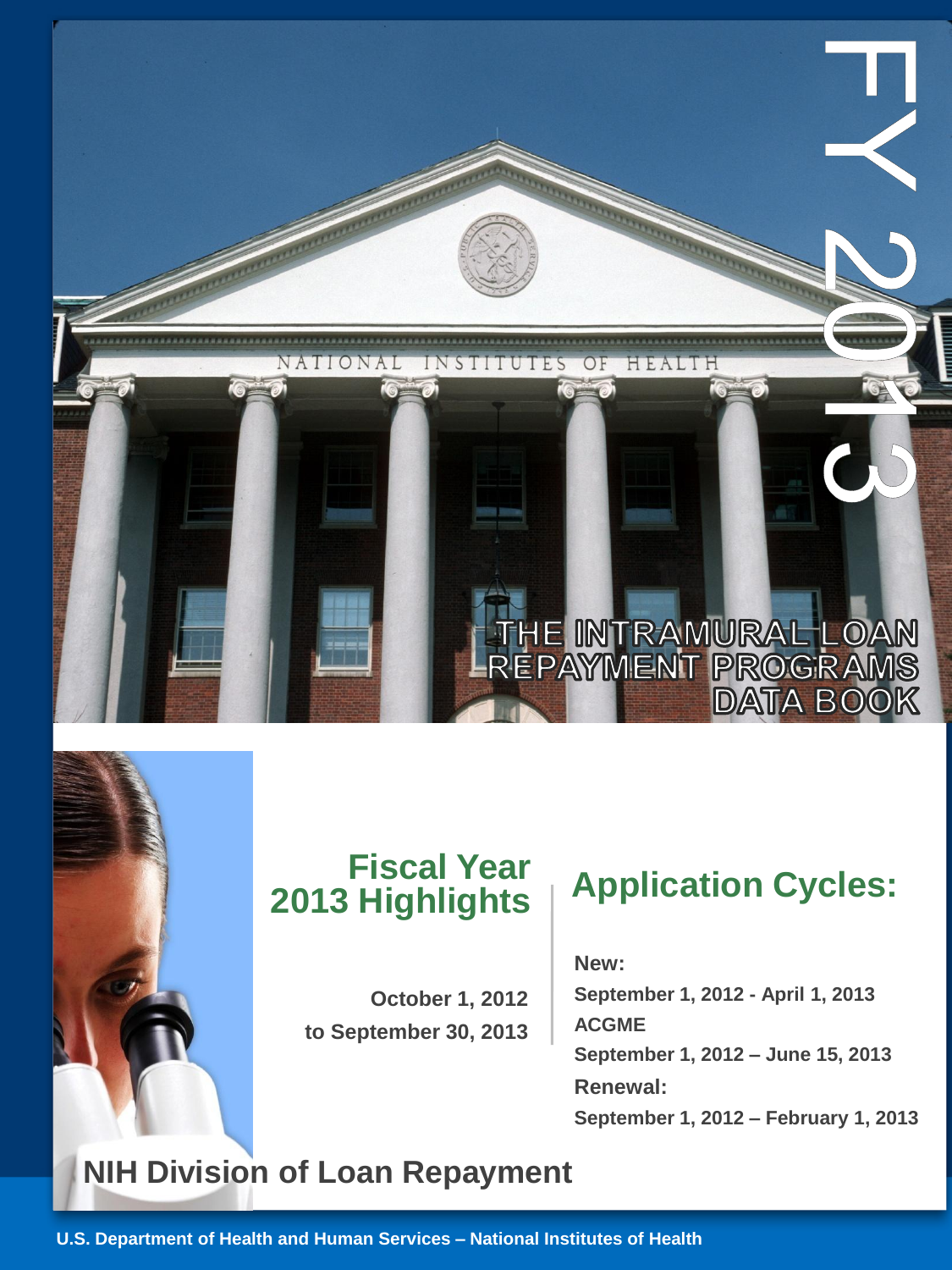## **Table of Contents**

| <b>NIH Institutes and Centers</b>                                    | 1              |
|----------------------------------------------------------------------|----------------|
| The Year in Review                                                   | $\mathbf{2}$   |
| The Four Intramural Loan Repayment Programs                          | 3              |
| Applications, Awards, and Success Rates by Program (New and Renewal) | 4              |
| <b>Funding by Program (New and Renewal)</b>                          | 5              |
| <b>Funding by NIH Institutes and Centers (New Awards)</b>            | 6              |
| <b>Funding by NIH Institutes and Centers (Renewal Awards)</b>        | $\overline{7}$ |
| <b>Funding by NIH Institutes and Centers (Renewal Awards)</b>        | 8              |
| Applications, Awards, and Success Rates by Post-Degree Years (New)   | 9              |
| <b>LRP Awards by Degree (New Awards)</b>                             | 10             |
| <b>LRP Awards by Degree (Renewal Awards)</b>                         | 11             |
| <b>Educational Debt Levels of LRP Awardees (New Awards)</b>          | 12             |
| Applications, Awards, and Success Rates by Gender (New and Renewal)  | 13             |
| <b>Awardee Demographics by Ethnicity &amp; Race</b>                  | 14             |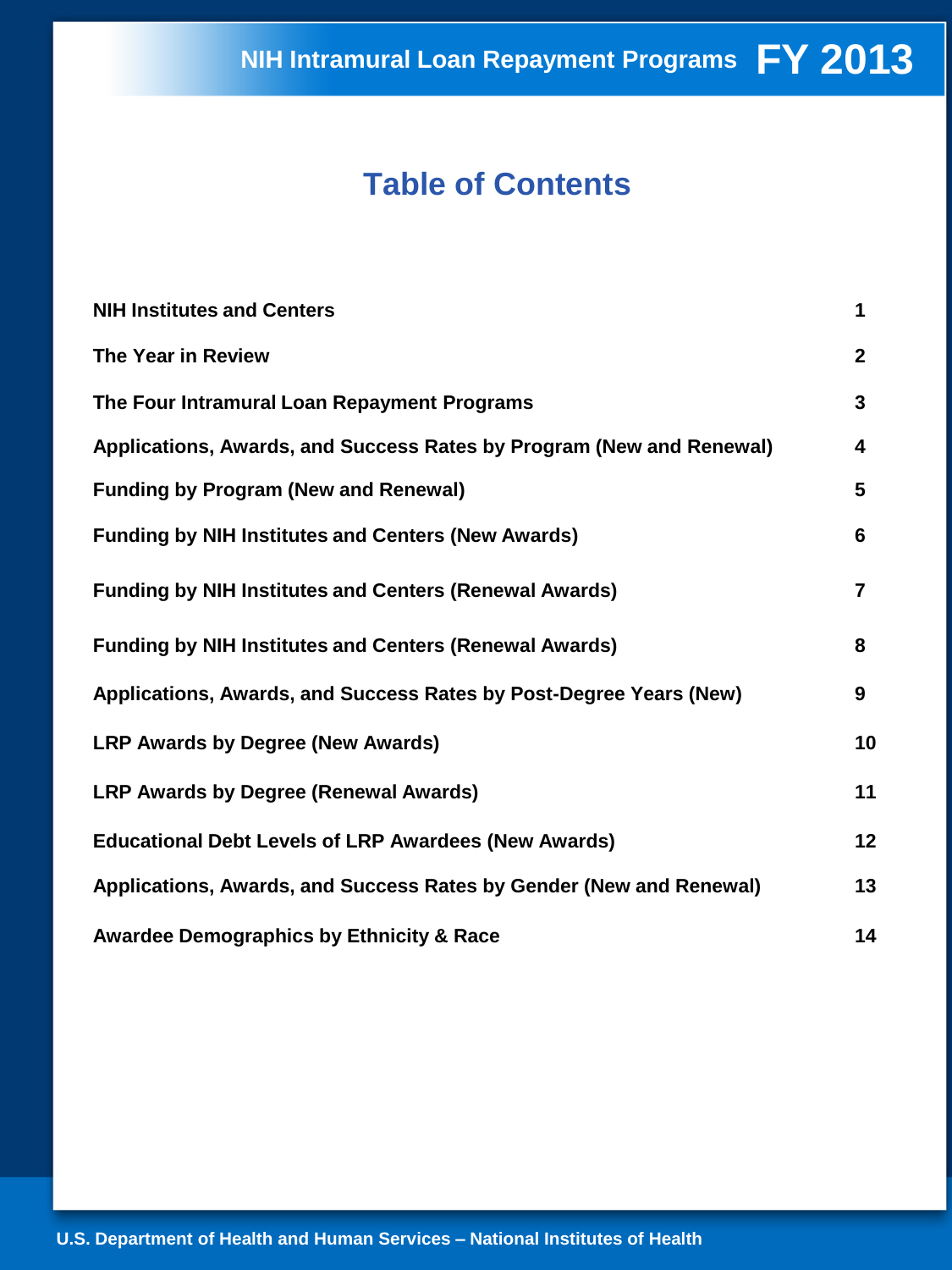## **NIH Institutes and Centers**

#### **Institutes**

**National Cancer Institute (NCI) National Eye Institute (NEI) National Heart, Lung, and Blood Institute (NHLBI) National Human Genome Research Institute (NHGRI) National Institute on Aging (NIA) National Institute on Alcohol Abuse and Alcoholism (NIAAA) National Institute of Allergy and Infectious Diseases (NIAID) National Institute of Arthritis and Musculoskeletal and Skin Diseases (NIAMS) National Institute of Biomedical Imaging and Bioengineering (NIBIB)**  *Eunice Kennedy Shriver* **National Institute of Child Health and Human Development (NICHD) National Institute on Deafness and Other Communication Disorders (NIDCD) National Institute of Dental and Craniofacial Research (NIDCR) National Institute of Diabetes and Digestive and Kidney Diseases (NIDDK) National Institute on Drug Abuse (NIDA) National Institute of Environmental Health Sciences (NIEHS) National Institute of General Medical Sciences (NIGMS) National Institute of Mental Health (NIMH) National Institute on Minority Health and Health Disparities (NIMHD) National Institute of Neurological Disorders and Stroke (NINDS) National Institute of Nursing Research (NINR) National Library of Medicine (NLM)** 

#### **Centers**

**John E. Fogarty International Center (FIC) National Center for Complementary and Alternative Medicine (NCCAM) National Center for Advancing Translational Sciences (NCATS) Clinical Center (CC) Center for Information Technology (CIT)**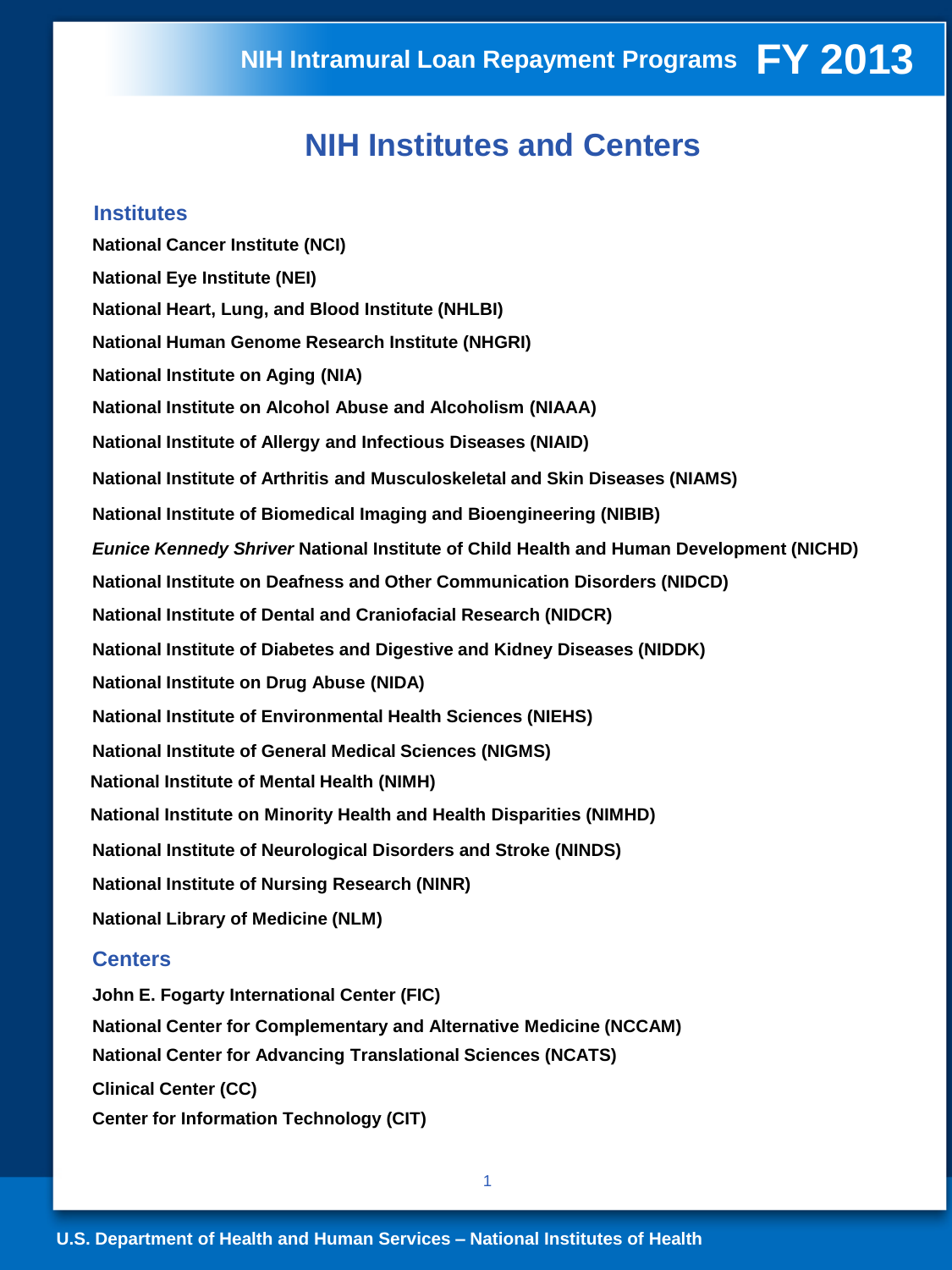## **The Year in Review**

The NIH will repay up to \$35,000 per year of outstanding educational debt for the General, AIDS, and Clinical Research for Individuals from Disadvantaged Backgrounds and up to \$20,000 per year for the ACGME LRP. In return, participants must sign a contract agreeing to conduct appropriately qualified research activities as NIH employees for a minimum of two years for the AIDS and Clinical Research (Disadvantaged Background) LRPs, or three years for the General or ACGME LRPs.

In Fiscal Year (FY) 2013, 77 individuals applied to the Intramural Loan Repayment Programs (LRPs) in General Research, AIDS Research, Clinical Research for Individuals from Disadvantaged Backgrounds, and General Research for Accreditation Council for Graduate Medical Education (ACGME) Fellows. Of those 77 applications, 6 applicants subsequently terminated their employment with NIH and were withdrawn. Seventy-seven applications were reviewed and 65 applications received awards totaling \$3,156,177. The combined (new and renewal applicants) success rate for the Intramural LRPs was 84 percent.

The Intramural General Research LRP received 77 percent of all applications.

New applicants (those not previously funded) constituted 30 percent of all applications while renewal applicants (those previously funded) comprised 70 percent of all applicants. Success rates for new and renewal applicants were 96 and 80 percent, respectively.

The LRPs are open to health professionals with doctoral level, P.A., B.S.N. or A.D.N. degrees and varying levels of experience. Most new FY 2013 awardees are beginning their careers, with 64 percent having received their qualifying degrees within the last five years and 36 percent within the past six to ten years.

Physician doctorates (including dual physician doctorates, for example, MD/PhD degrees) comprised 87 percent of the awards, while those with academic doctoral level degrees received 18 percent of the total awards.

Eighty-two percent of the new awardees had educational debt greater than \$50,000, with 41 percent having debt levels greater than \$200,000.

Women received 27 (42%) of the 65 intramural LRP awards, Black/African American applicants received 2 (3%) awards, Asians received 8 (15%) awards, and Hispanics received 2 (3%) awards.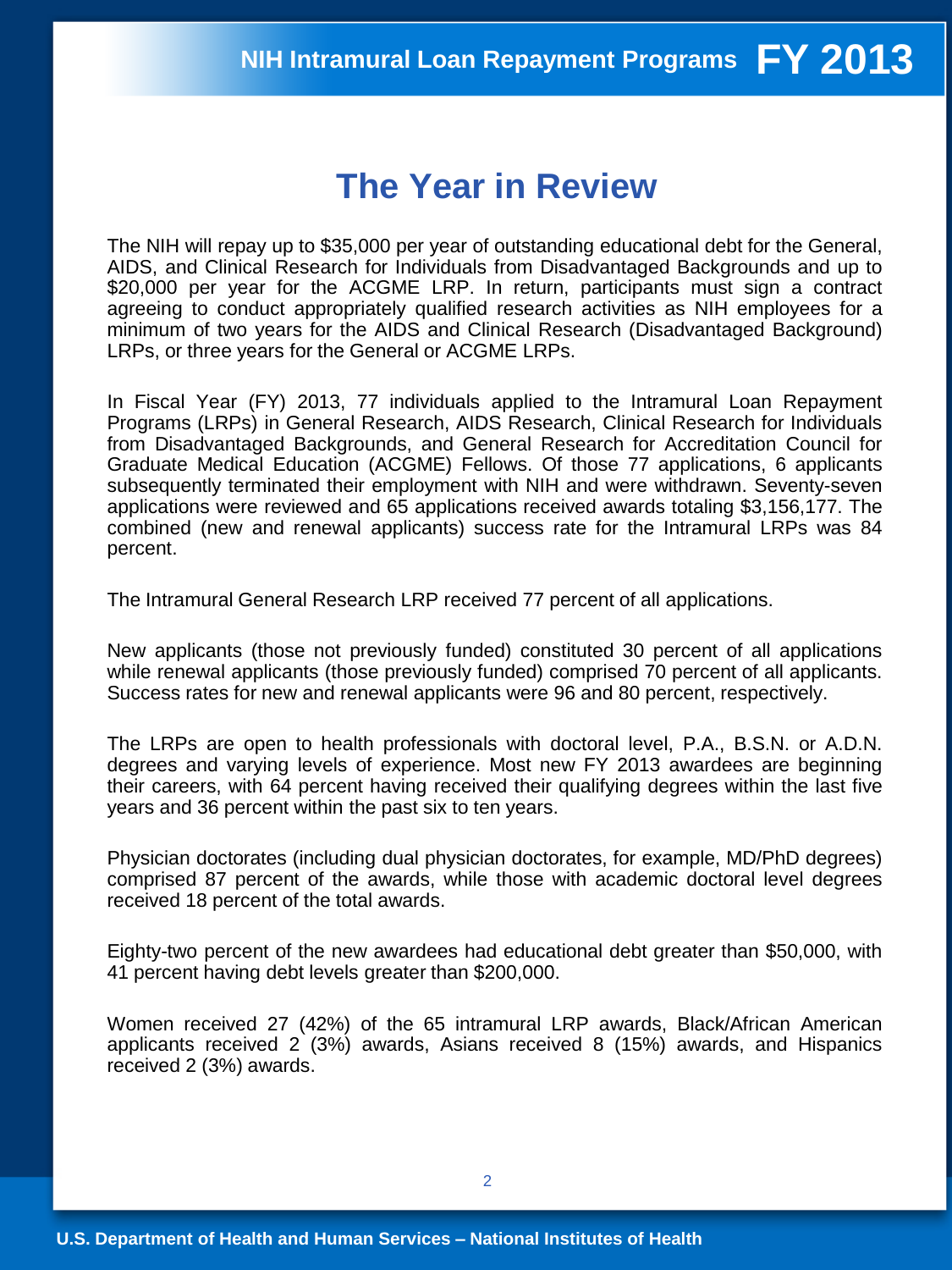### **The Four Intramural Loan Repayment Programs**

#### **AIDS Research LRP:**

In November 1988, Public Law (P.L.) 100-607 introduced Section 487A of the Public Health Service (PHS) Act (42 USC 288-1), authorizing the National Institutes of Health (NIH) to establish a program of educational loan repayment to attract additional health professionals into Acquired Immunodeficiency Syndrome (AIDS) research. The mission of the NIH AIDS Research Loan Repayment Program (AIDS-LRP) is to attract highly qualified physicians, nurses, and scientists to HIV/AIDS research by countering the growing economic disincentives to embark on biomedical research careers, using loan repayment as an incentive.

#### **General Research LRP:**

In June 1993, P.L. 103-43 authorized Section 487C (42 USC 288-3), which established a program of educational loan repayment to attract highly qualified health professionals, particularly physicians, to conduct research at the NIH. The mission of the General Research Loan Repayment Program is to attract talented researchers to public service as employees of the NIH using loan repayment as an economic incentive. Generally, those at a tenure track or above level are given priority for funding of LRP awards.

#### **General Research LRP for ACGME Fellows:**

General Research LRP for ACGME Fellows provides \$20,000 per year in loan repayment (plus tax reimbursement) and is currently available to fellows offered employment by the NIH in subspecialty and residency training programs accredited by the Accreditation Council for Graduate Medical Education (ACGME). Qualifying fellows must hold a three-year appointment.

#### **Clinical Research LRP for Individuals from Disadvantaged Background:**

Clinical research is patient-oriented research that is conducted with human subjects or research on the causes and consequences of disease in human populations involving material of human origin for which an investigator or colleague directly interacts with human subjects in an outpatient or inpatient setting to clarify a problem in human physiology; pathophysiology or disease; epidemiologic or behavioral studies; outcomes research or health services research; or developing new technologies, therapeutic interventions, or clinical trials. The NIH Clinical Research Loan Repayment Program's mission is to recruit highly qualified health professionals from disadvantaged backgrounds to serve as clinical researchers, using loan repayment as an economic incentive.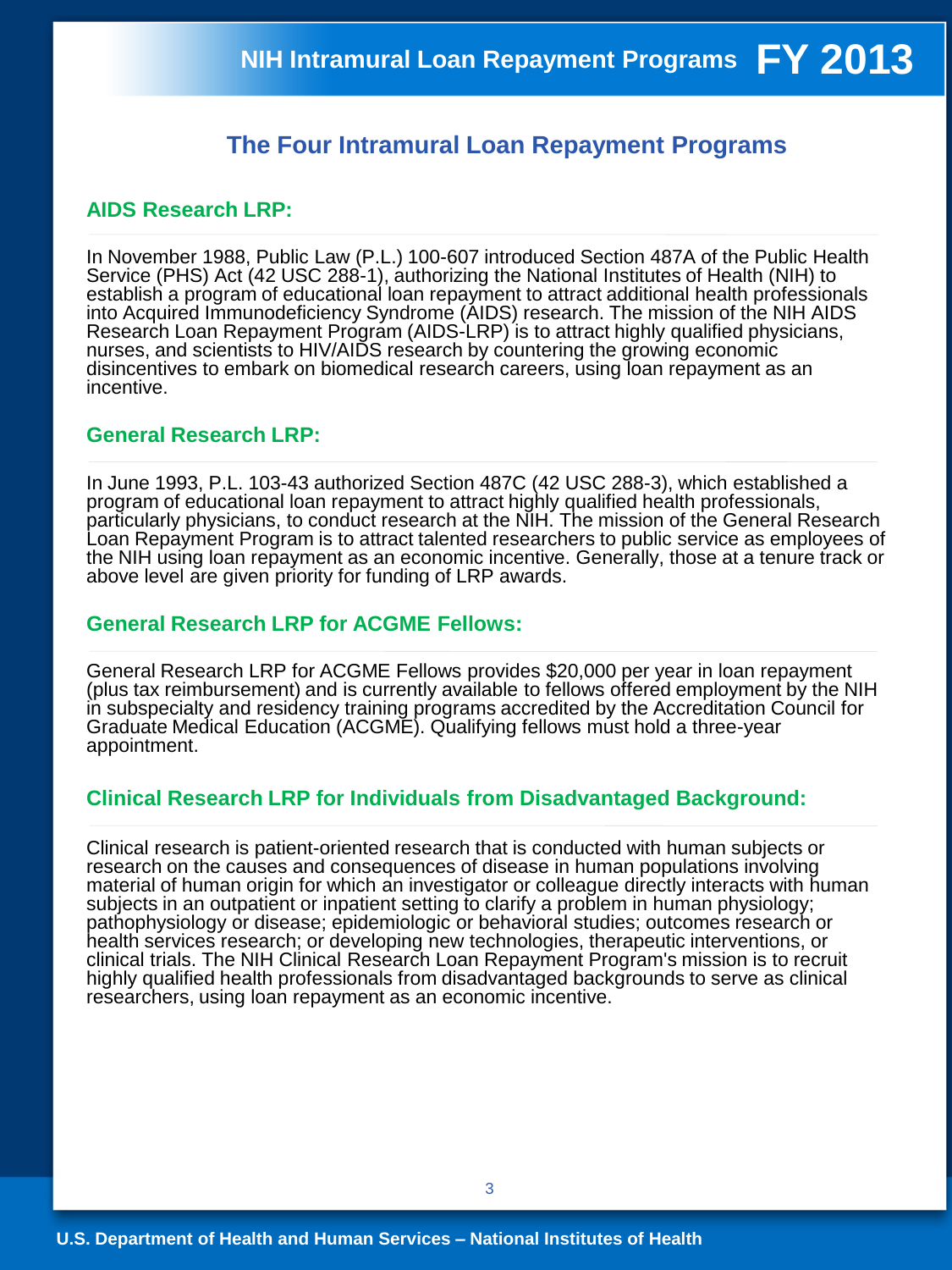## **Applications, Awards, and Success Rates**

### **By Program**

**In FY 2013, the NIH received 77 applications: 30 percent of the applications were from new applicants, and 84 percent of all applications were awarded.** 

| <b>LRP</b>                                                                   |                           | <b>New</b>         |                        | <b>Renewal</b>                     |                    |                        | <b>Total</b>             |                              |                        |
|------------------------------------------------------------------------------|---------------------------|--------------------|------------------------|------------------------------------|--------------------|------------------------|--------------------------|------------------------------|------------------------|
|                                                                              | <b>Applications</b><br>N. | <b>Awards</b><br>n | <b>Success</b><br>Rate | <b>Applications</b><br>$\mathbf N$ | <b>Awards</b><br>n | <b>Success</b><br>Rate | <b>Applications</b><br>N | <b>Awards</b><br>$\mathbf n$ | <b>Success</b><br>Rate |
| General<br>Research                                                          | 10                        | $\boldsymbol{9}$   | 90%                    | 49                                 | 38                 | 78%                    | 59                       | 47                           | 80%                    |
| <b>AIDS Research</b>                                                         | 1                         | $\mathbf{1}$       | 100%                   | 3                                  | 3                  | 100%                   | 4                        | $\overline{\mathbf{4}}$      | 100%                   |
| Clinical<br>Research for<br>Individuals from<br>Disadvantaged<br>Backgrounds | 1                         | $\mathbf{1}$       | 100%                   | $\overline{2}$                     | $\overline{2}$     | 100%                   | 3                        | 3                            | 100%                   |
| <b>ACGME</b>                                                                 | 11                        | 11                 | 100%                   | N/A                                | N/A                | N/A                    | 11                       | 11                           | 100%                   |
| <b>Total</b>                                                                 | 23                        | 22                 | 96%                    | 54                                 | 43                 | 80%                    | 77                       | 65                           | 84%                    |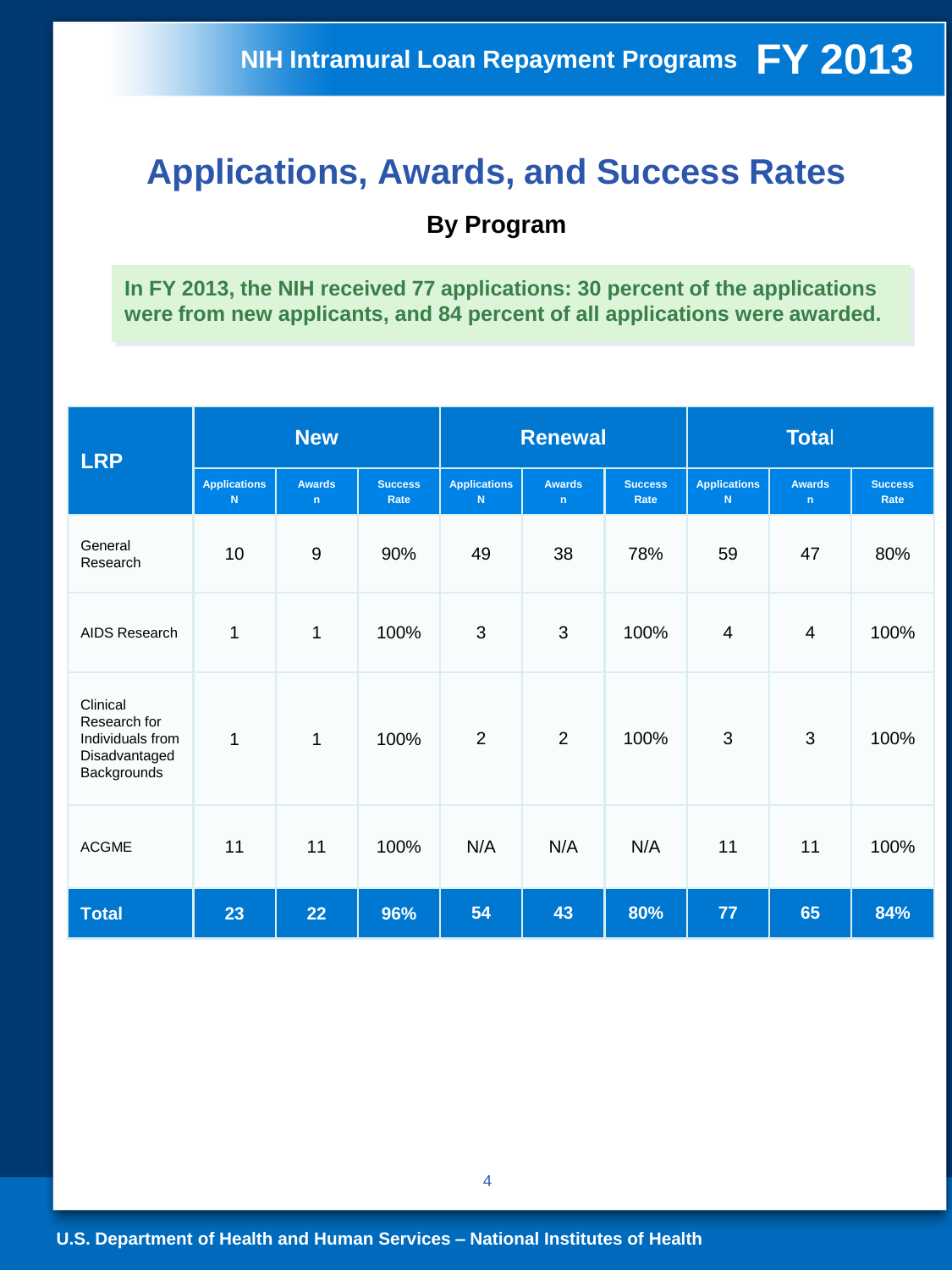## **Funding by Program**

| <b>LRP</b>                                                                                                      | <b>New</b>         |             |                    | <b>Renewal</b> | <b>Total</b>                  |             |  |
|-----------------------------------------------------------------------------------------------------------------|--------------------|-------------|--------------------|----------------|-------------------------------|-------------|--|
|                                                                                                                 | <b>Awards</b><br>n | Funding     | <b>Awards</b><br>n | Funding        | <b>Awards</b><br>$\mathsf{n}$ | Funding     |  |
| General Research<br>$\mathsf{L}$                                                                                | 9                  | \$892,656   | 38                 | \$1,051,687    | 47                            | \$1,944,343 |  |
| AIDS Research                                                                                                   | 1                  | \$32,399    | 3                  | \$90,304       | 4                             | \$122,703   |  |
| <b>Clinical Research for</b><br>Individuals from<br>$\mathcal{L}_{\mathcal{A}}$<br>Disadvantaged<br>Backgrounds | 1                  | \$102,550   | $\overline{2}$     | \$19681        | 3                             | \$122,231   |  |
| <b>ACGME</b>                                                                                                    | 11                 | \$966,900   | 0                  | \$0            | 11                            | \$966,900   |  |
| <b>Total</b>                                                                                                    | 22                 | \$1,994,505 | 43                 | \$1,161,672    | 65                            | \$3,156,177 |  |

### **Percentage of Total Awards by LRP**

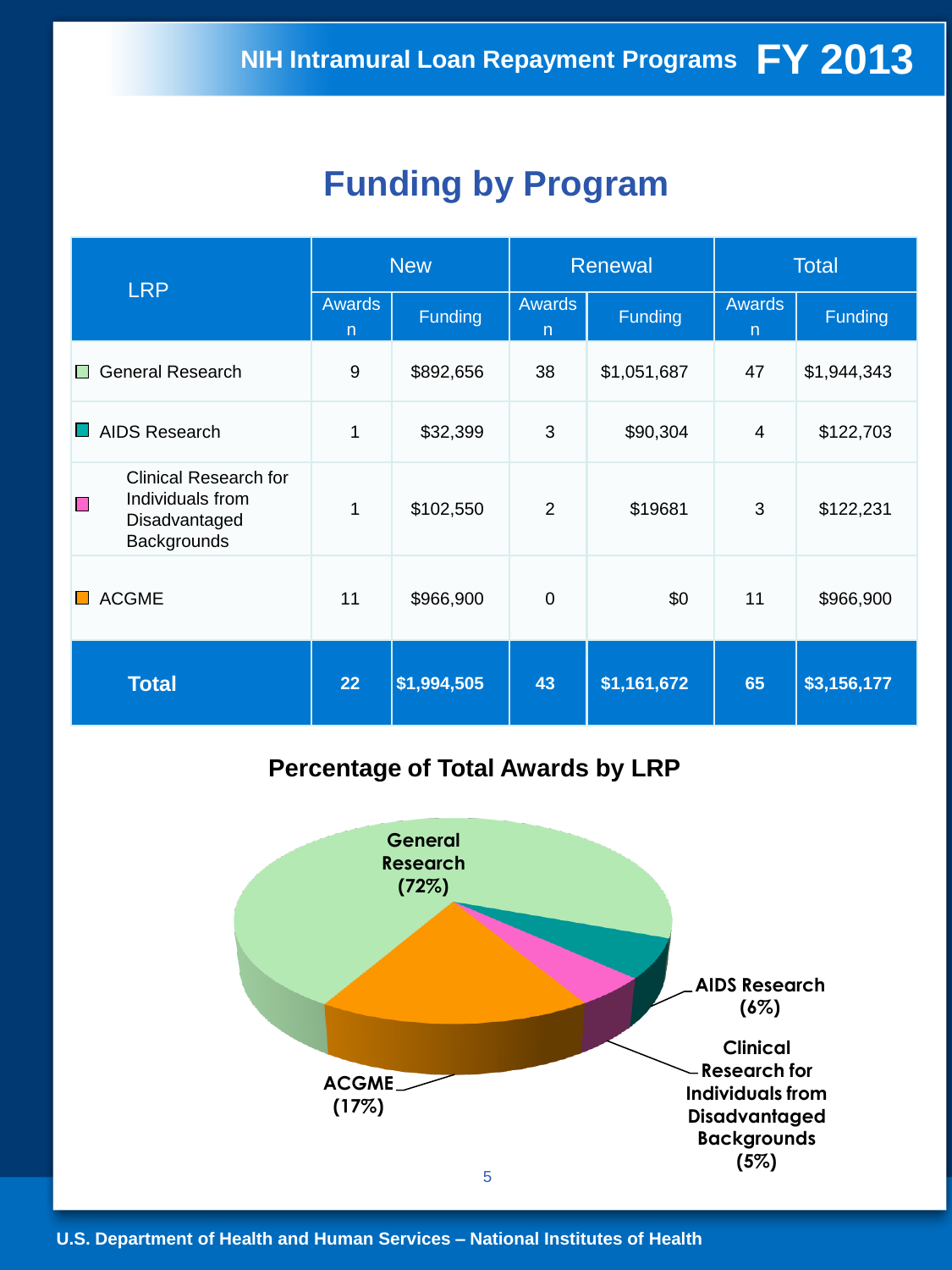## **Funding by NIH Institutes and Centers New Awards**

**The Intramural Loan Repayment Programs awarded 22 new LRP awards from 8 different ICs in FY 2013.**

| IC           | <b>Awards</b><br>$\mathsf{n}$ | <b>Funding</b> |
|--------------|-------------------------------|----------------|
| CC           | 3                             | \$263,700      |
| <b>NCI</b>   | 8                             | \$849,700      |
| <b>NHGRI</b> | $\overline{2}$                | \$205,680      |
| <b>NIA</b>   | 1                             | \$52,595       |
| <b>NIAID</b> | 3                             | \$208,199      |
| <b>NIAMS</b> | 3                             | \$220,471      |
| <b>NICHD</b> | $\overline{1}$                | \$106,260      |
| <b>NINDS</b> | 1                             | \$87,900       |
| <b>Total</b> | 22                            | \$1,994,505    |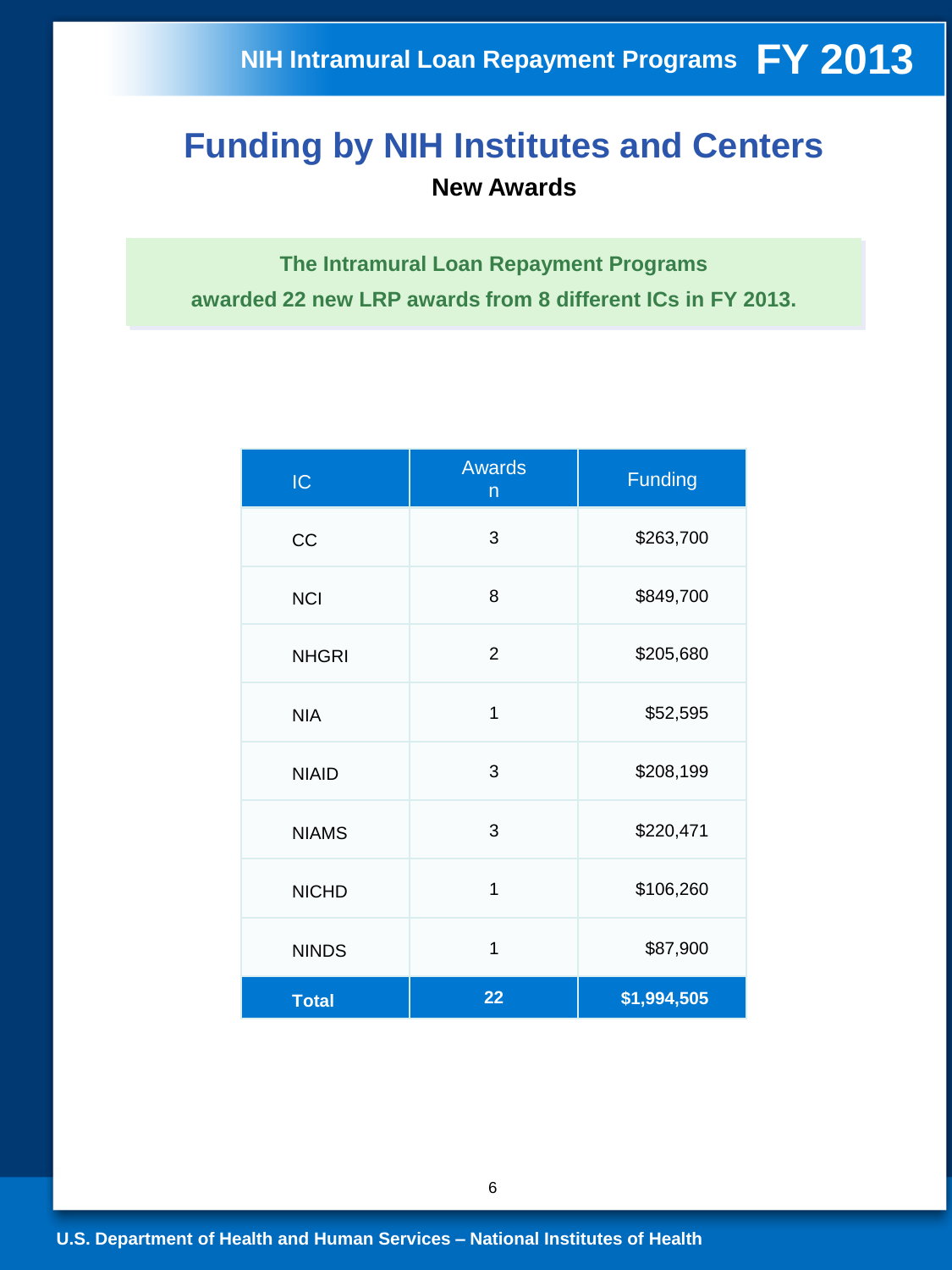## **Funding by NIH Institutes and Centers Renewal Awards**

**The Intramural Loan Repayment Programs LRP awarded 43 renewal LRP awards from 13 different ICs in FY 2013.**

| IC           | <b>Awards</b><br>$\mathsf{n}$ | <b>Funding</b> |
|--------------|-------------------------------|----------------|
| CC           | $\overline{7}$                | \$216,262      |
| <b>NCI</b>   | 9                             | \$228,383      |
| <b>NHLBI</b> | $\overline{2}$                | \$62,613       |
| <b>NIAID</b> | 9                             | \$203,180      |
| <b>NIAMS</b> | $\overline{2}$                | \$102,550      |
| <b>NICHD</b> | $\overline{2}$                | \$65,913       |
| <b>NIDA</b>  | $\mathbf{1}$                  | \$9,731        |
| <b>NIDCR</b> | 1                             | \$7,768        |
| <b>NIEHS</b> | 3                             | \$74,061       |
| <b>NIMH</b>  | $\overline{2}$                | \$44,647       |
| <b>NIMHD</b> | $\overline{1}$                | \$38,678       |
| <b>NINDS</b> | 3                             | \$97,431       |
| <b>NINR</b>  | $\mathbf{1}$                  | \$10,456       |
| <b>Total</b> | 43                            | \$1,161,672    |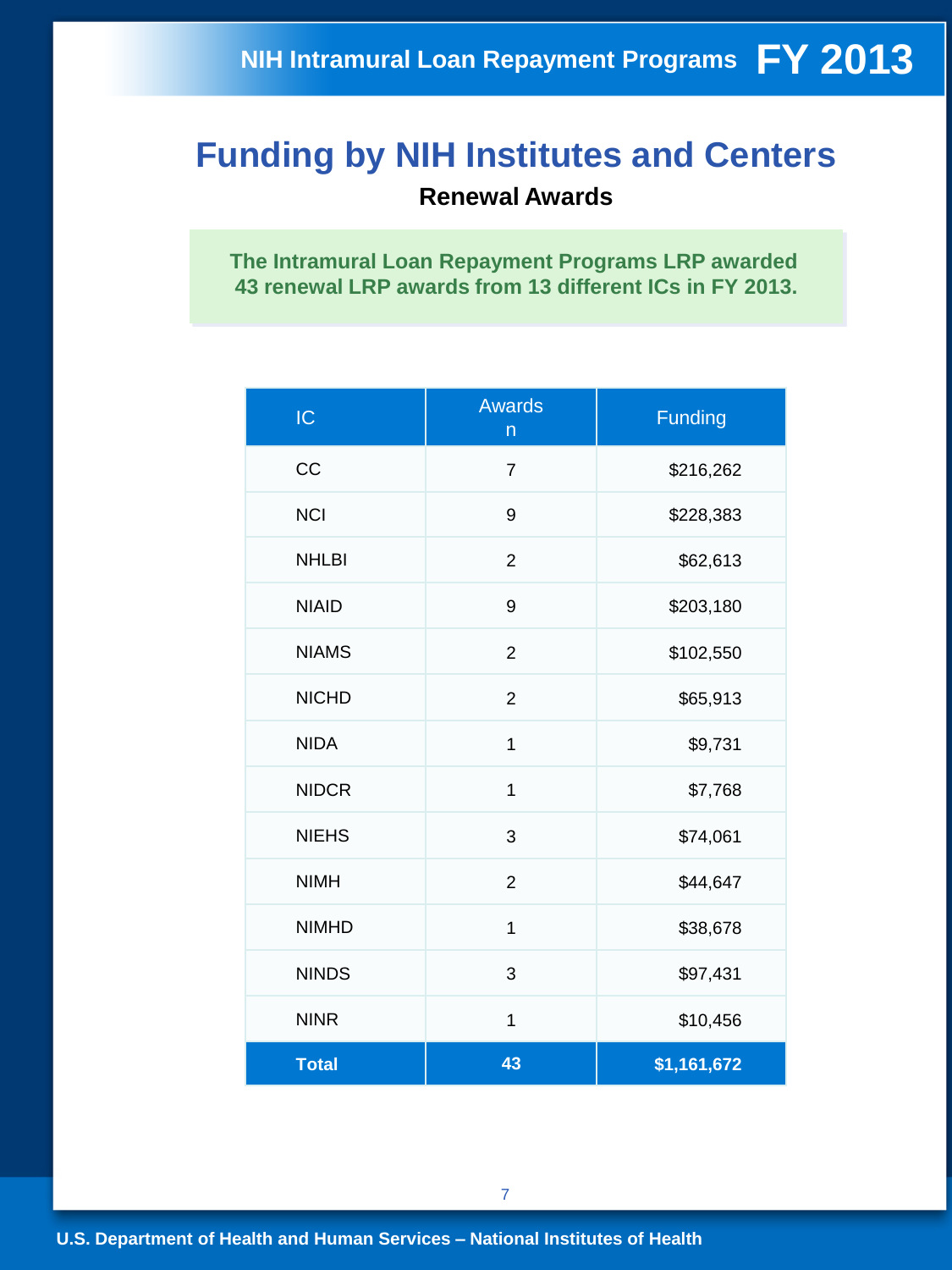## **Funding by NIH Institutes and Centers New ACGME Awards**

**FY2013 ACGME Awards by I/C and Program Total of 4 I/Cs and 7 ACGME Programs** 

| IC           | <b>ACGME Program</b>      | Program<br><b>Awards</b> |
|--------------|---------------------------|--------------------------|
| CС           | Critical Care Medicine    | 3                        |
| <b>NCI</b>   | <b>Pediatric Oncology</b> | 2                        |
| <b>NCI</b>   | <b>Medical Oncology</b>   | 2                        |
| <b>NCI</b>   | Laboratory of Pathology   | 1                        |
| <b>NIAID</b> | Allergy and Immunology    | 1                        |
| <b>NIAID</b> | Infectious Disease        | 1                        |
| <b>NINDS</b> | Surgical Neurology        |                          |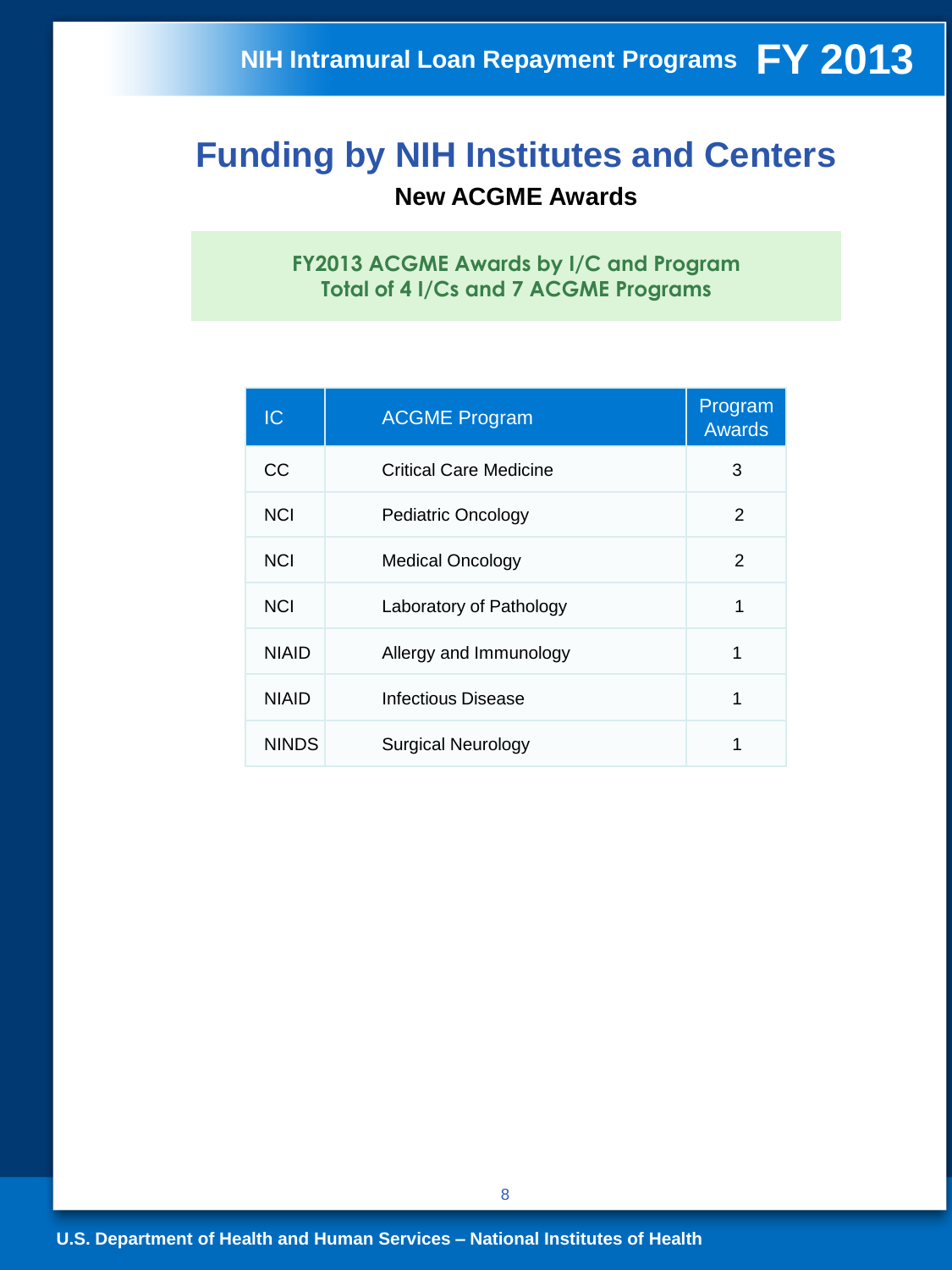### **Applications, Awards, and Success Rates New Applications and Awards**



*\* Percents of total LRP awards n=65* 

9

**(59%\*)**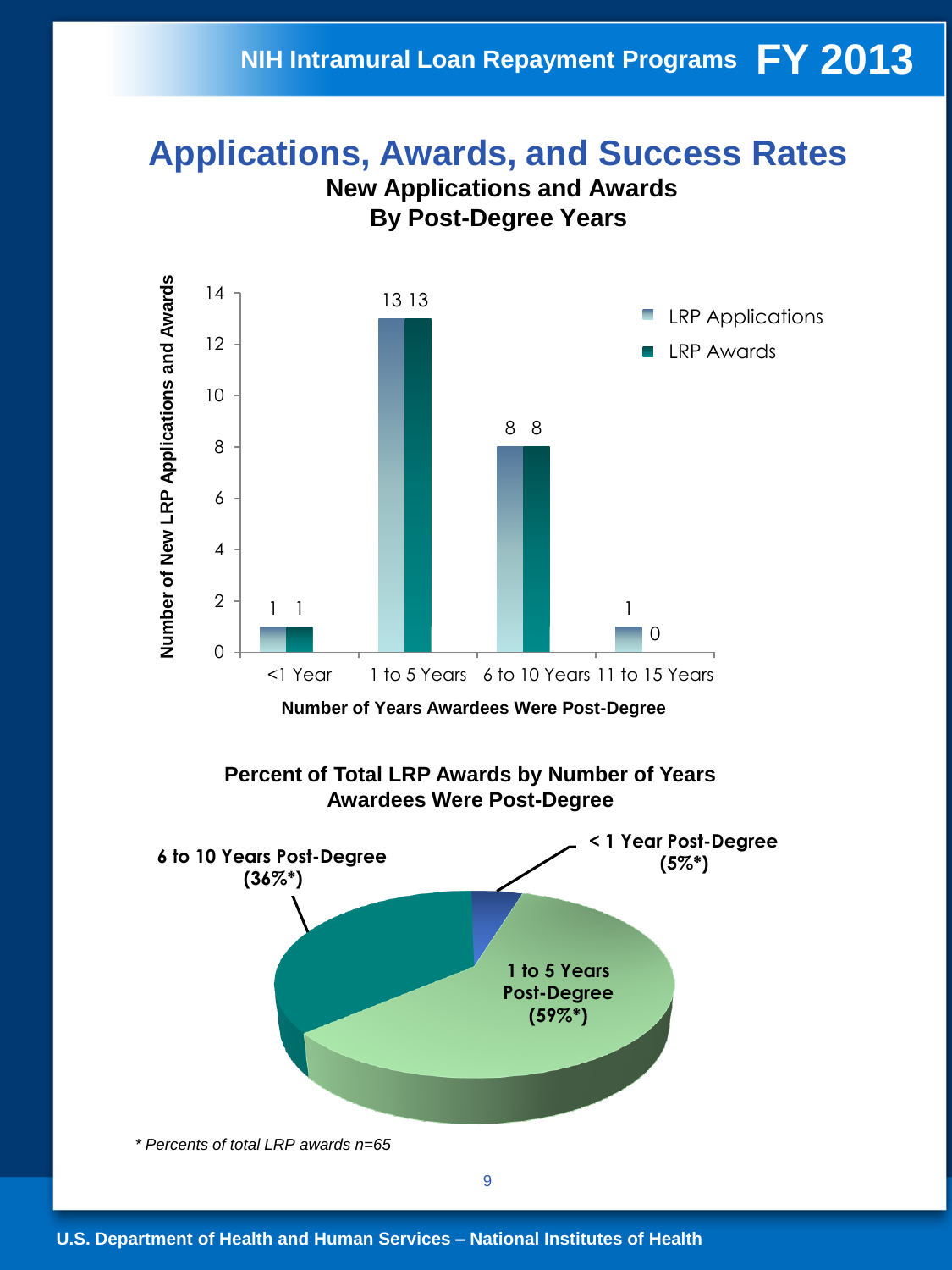## **LRP Awards by Degree New Awards**

| <b>Physician Doctorate:</b>                                | 16 (76%) held MD or DO degrees.                                   |
|------------------------------------------------------------|-------------------------------------------------------------------|
| <b>Professional Clinical</b><br>Doctorate:                 | None held DDS, DMD, DVM, DPT, ND, OD, PharmD, or<br>PsyD degrees. |
| <b>Academic Doctorate:</b>                                 | 3 (14%) held PhD, DrPH, EdD, or ScD degrees.                      |
| <b>Physician Doctorate /</b><br><b>Academic Doctorate:</b> | 2 (10%) held dual MD/PhD degrees.                                 |
| Other:                                                     | None held an MS/MPH degree.                                       |

| <b>LRP</b>                                                                       | Physician<br><b>Doctorate</b><br>$\mathsf{n}$ | Professional<br><b>Clinical</b><br><b>Doctorate</b><br>$\mathsf{n}$ | Academic<br>Doctorate<br>$\mathsf{n}$ | Physician<br>Doctorate /<br>Academic<br><b>Doctorate</b><br>n | <b>Other</b><br>$\overline{n}$ | <b>Total</b><br>n |
|----------------------------------------------------------------------------------|-----------------------------------------------|---------------------------------------------------------------------|---------------------------------------|---------------------------------------------------------------|--------------------------------|-------------------|
| <b>General Research</b>                                                          | 5                                             | $\mathbf 0$                                                         | 3                                     | 1                                                             | $\mathbf 0$                    | 9                 |
| AIDS Research*                                                                   | $\mathbf 0$                                   | $\mathbf 0$                                                         | $\boldsymbol{0}$                      | $\mathbf 0$                                                   | $\mathbf 0$                    | $\Omega$          |
| <b>Clinical Research</b><br>for Individuals from<br>Disadvantaged<br>Backgrounds | 1                                             | $\Omega$                                                            | $\pmb{0}$                             | $\mathbf 0$                                                   | $\mathbf 0$                    |                   |
| <b>ACGME</b>                                                                     | 10                                            | $\boldsymbol{0}$                                                    | $\pmb{0}$                             | 1                                                             | $\mathbf 0$                    | 11                |
| <b>Totals</b>                                                                    | 16                                            | $\bf{0}$                                                            | 3                                     | $\overline{2}$                                                | $\bf{0}$                       | 21                |

\*One awardee did not specify degree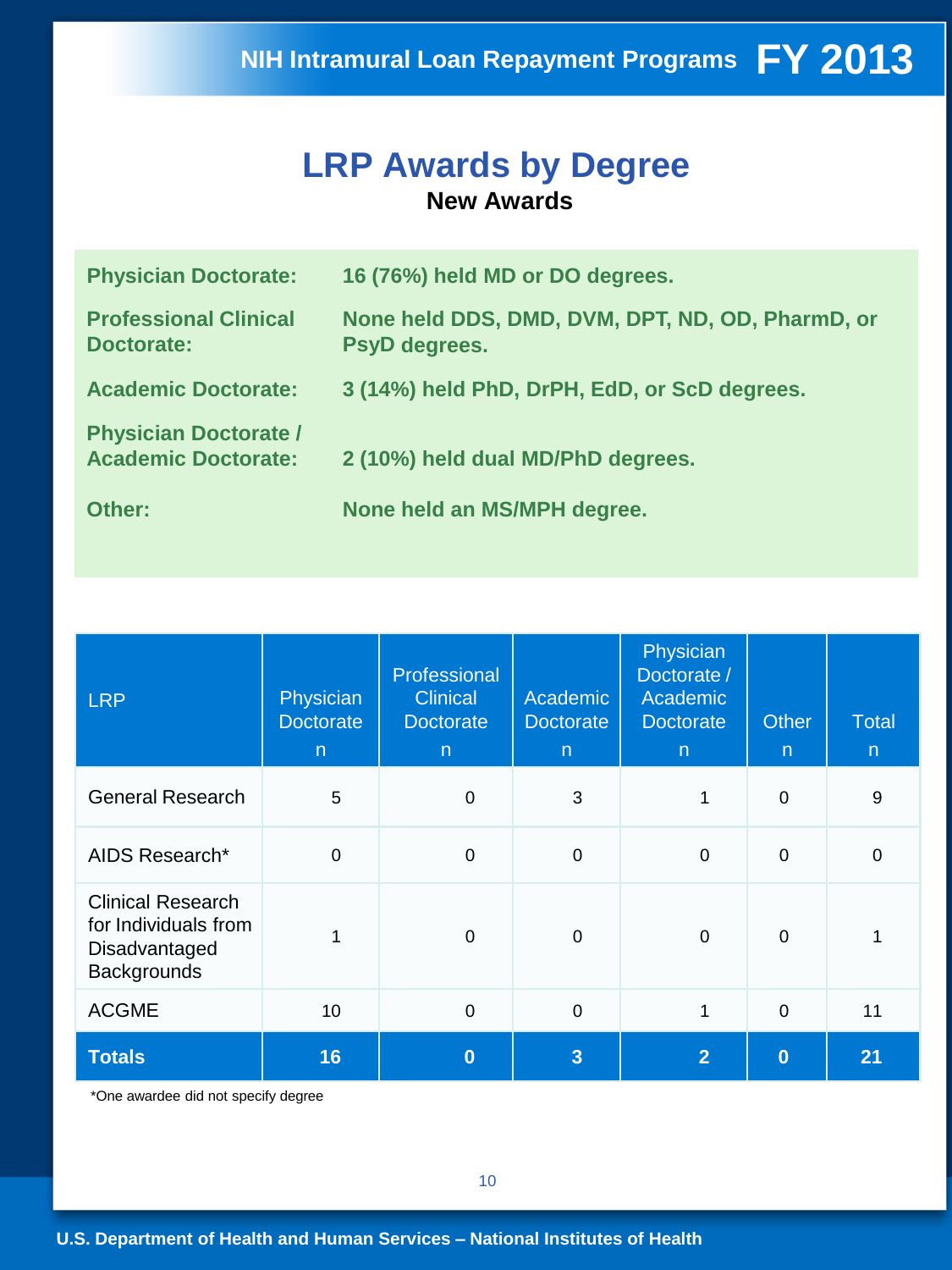## **LRP Awards by Degree Renewal Awards**

| <b>Physician Doctorate:</b>                                | 35 (81%) held MD or DO degrees.                                     |
|------------------------------------------------------------|---------------------------------------------------------------------|
| <b>Professional Clinical</b><br><b>Doctorate:</b>          | 1 (2%) held DDS, DMD, DVM, DPT, ND, OD, PharmD, or<br>PsyD degrees. |
| <b>Academic Doctorate:</b>                                 | 4 (9%) held PhD, DrPH, EdD, or ScD degrees.                         |
| <b>Physician Doctorate /</b><br><b>Academic Doctorate:</b> | 3 (7%) held dual MD/PhD degrees.                                    |
| Other:                                                     | None held B.S.N., M.S.N., or M.H.S degrees.                         |

\*Percentages may not total 100% as a result of rounding.

| <b>LRP</b>                                                                          | Physician<br><b>Doctorate</b><br>$\overline{n}$ | Professional<br><b>Clinical</b><br><b>Doctorate</b><br>$\overline{n}$ | Academic<br><b>Doctorate</b><br>$\mathsf{n}$ | Physician<br>Doctorate /<br>Academic<br><b>Doctorate</b><br>$\overline{n}$ | Other<br>$\mathsf{n}$ | <b>Total</b><br>$\mathsf{n}$ |
|-------------------------------------------------------------------------------------|-------------------------------------------------|-----------------------------------------------------------------------|----------------------------------------------|----------------------------------------------------------------------------|-----------------------|------------------------------|
| General<br>Research                                                                 | 31                                              | 1                                                                     | 3                                            | 3                                                                          | $\mathbf 0$           | 38                           |
| <b>AIDS Research</b>                                                                | $\overline{2}$                                  | $\mathbf 0$                                                           | 1                                            | $\Omega$                                                                   | $\mathbf 0$           | 3                            |
| Clinical<br>Research for<br>Individuals from<br>Disadvantaged<br><b>Backgrounds</b> | $\overline{2}$                                  | $\Omega$                                                              | 0                                            | $\Omega$                                                                   | 0                     | 2                            |
| <b>Totals</b>                                                                       | 35                                              |                                                                       | 4                                            | $\overline{3}$                                                             | $\bf{0}$              | 43                           |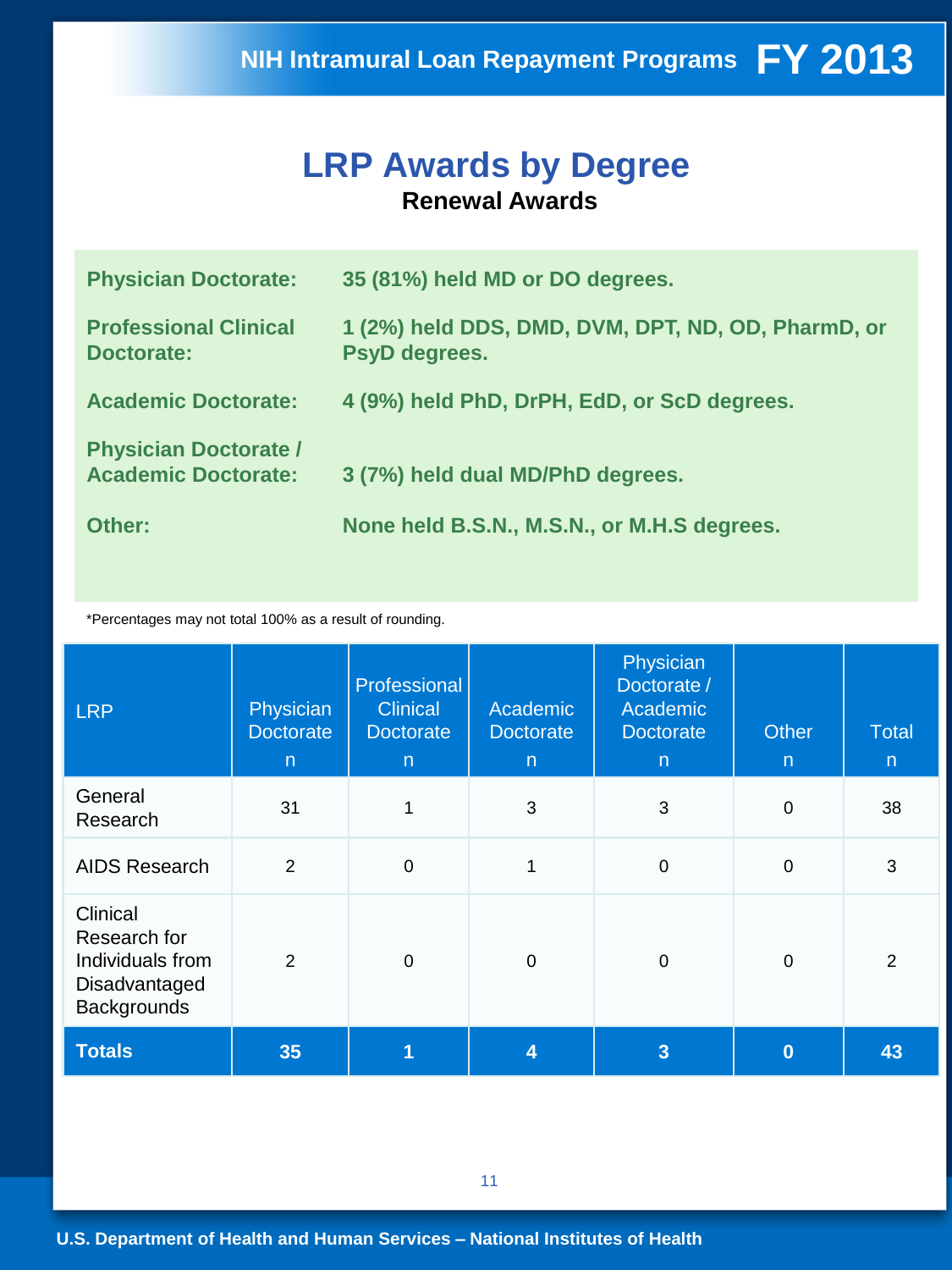### **Educational Debt Levels of LRP Awardees New Awards**

**Eighteen (82%) new FY 2013 awardees had educational debt levels in excess of \$50,000.** 

| <b>Debt Range</b>                    | <b>Number of Awardees</b> |
|--------------------------------------|---------------------------|
| $\blacksquare$ Less than \$10,000    | 0                         |
| $\Box$ \$10,000 - \$50,000           | 4                         |
| $\blacksquare$ \$50,000 - \$100,000  | 3                         |
| $\Box$ \$100,000 - \$150,000         | 4                         |
| $\blacksquare$ \$150,000 - \$200,000 | $\mathcal{P}$             |
| \$200,000 and over                   | 9                         |
| Total                                | 22                        |

### **Distribution of Awards by Debt Level**

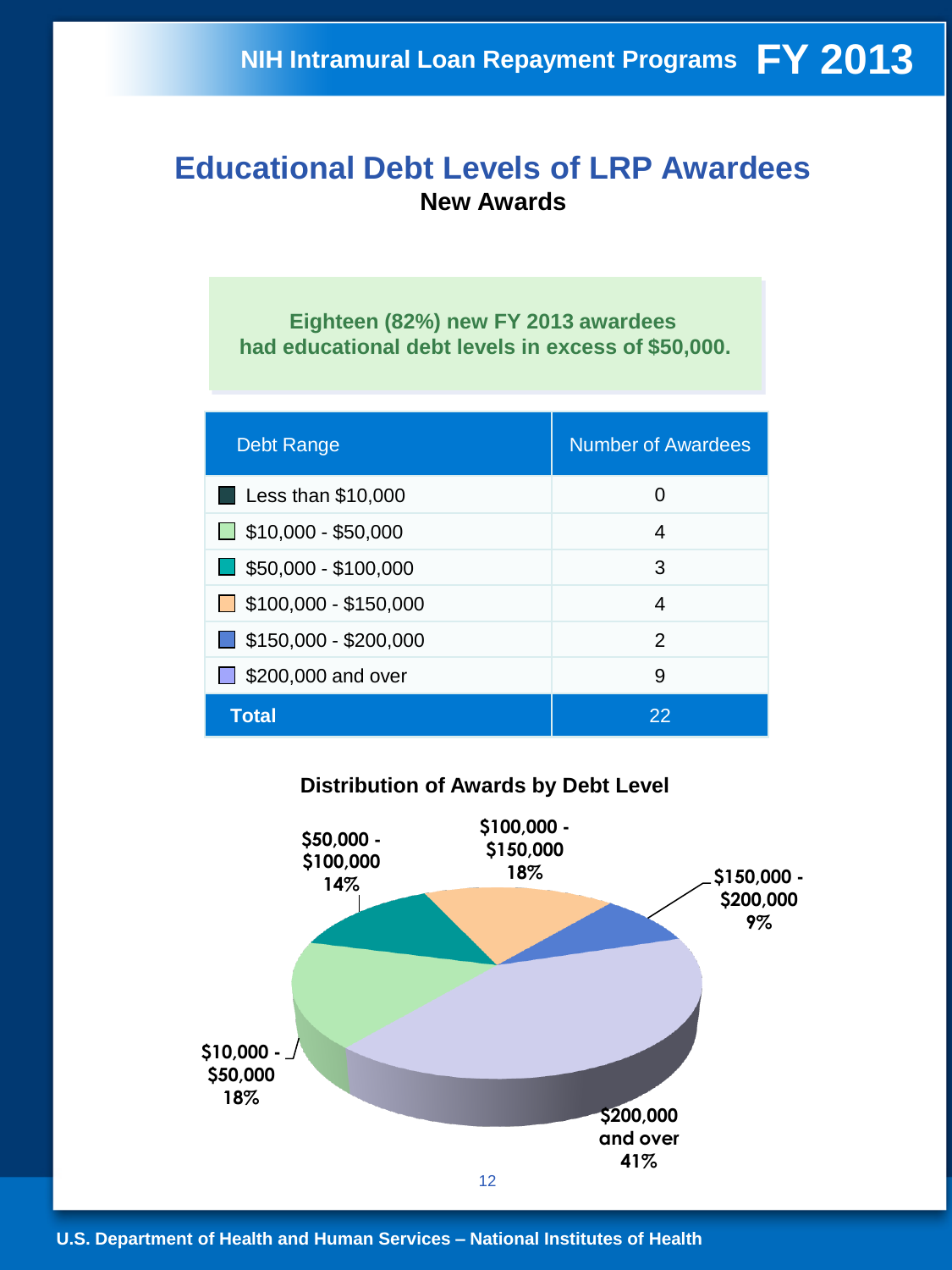## **Applications, Awards, and Success Rates By Gender New and Renewal Awards**

| <b>LRP</b>                                                                       |                          | <b>Male Applicants</b>        |                               | <b>Female Applicants</b> | <b>Gender</b><br><b>Distribution</b> |                        |                                |                                  |
|----------------------------------------------------------------------------------|--------------------------|-------------------------------|-------------------------------|--------------------------|--------------------------------------|------------------------|--------------------------------|----------------------------------|
|                                                                                  | <b>Applications</b><br>N | <b>Awards</b><br>$\mathsf{n}$ | <b>Success</b><br><b>Rate</b> | <b>Applications</b><br>N | <b>Awards</b><br>$\mathbf n$         | <b>Success</b><br>Rate | <b>Male</b><br><b>Awardees</b> | <b>Female</b><br><b>Awardees</b> |
| <b>General Research</b>                                                          | 35                       | 27                            | 77%                           | 24                       | 20                                   | 83%                    | 57%                            | 43%                              |
| <b>AIDS Research</b>                                                             | 1                        | 1                             | 100%                          | 3                        | 3                                    | 100%                   | 25%                            | 75%                              |
| <b>Clinical Research</b><br>for Individuals from<br>Disadvantaged<br>Backgrounds | 1                        | 1                             | 100%                          | $\overline{2}$           | 2                                    | 100%                   | 33%                            | 67%                              |
| <b>ACGME</b>                                                                     | 9                        | 9                             | 100%                          | $\overline{2}$           | $\overline{2}$                       | 100%                   | 82%                            | 18%                              |
| <b>Total</b>                                                                     | 46                       | 38                            | 83%                           | 31                       | 27                                   | 87%                    | 58%                            | 42%                              |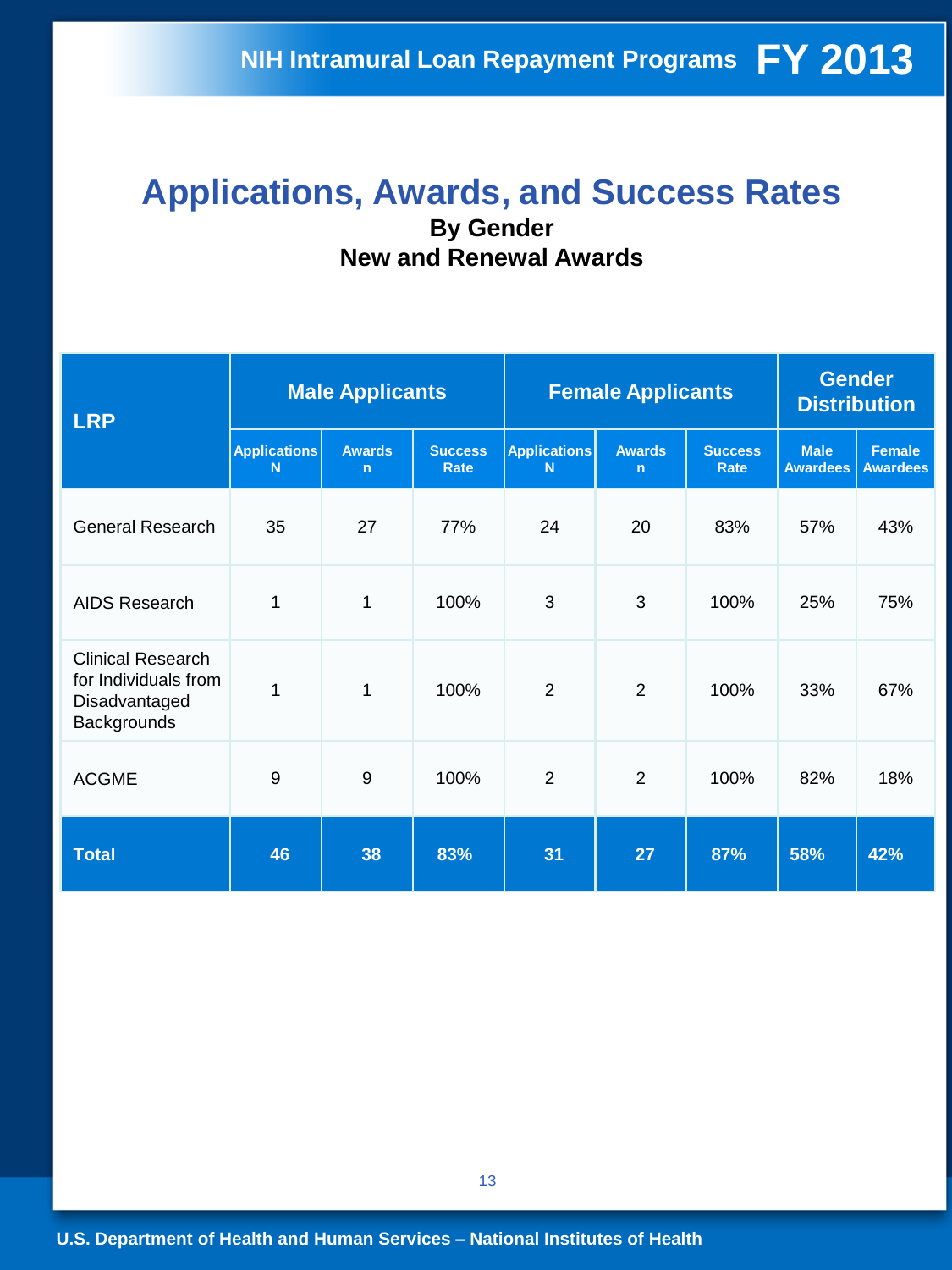## **Awardee Demographics By Ethnicity**

| <b>LRP</b>                  | <b>Awards</b> | Hispanic or Latino | Not Hispanic or<br>Latino |  |
|-----------------------------|---------------|--------------------|---------------------------|--|
| All Intramural LRPs, n      | 65            |                    | 63                        |  |
| <b>Percentage of Awards</b> | 100%          | 3%                 | 97%                       |  |

## **Awardee Demographics By Race**

| <b>LRP</b>                     | American<br>Indian or<br>Alaska<br><b>Native</b> | <b>Black or</b><br>African-<br>American | Asian | <b>Native</b><br><b>Hawaiian</b><br>or Other<br><b>Pacific</b><br><b>Islander</b> | White | Other / No<br>Response/<br>More than<br>One Race | Award<br><b>Totals</b> |
|--------------------------------|--------------------------------------------------|-----------------------------------------|-------|-----------------------------------------------------------------------------------|-------|--------------------------------------------------|------------------------|
| All Intramural<br>LRPs, n      | 0                                                | $\overline{2}$                          | 10    | $\mathbf{1}$                                                                      | 44    | 8                                                | 65                     |
| Percentage of<br><b>Awards</b> | 0%                                               | 3%                                      | 15%   | 2%                                                                                | 68%   | 12%                                              | 100%                   |